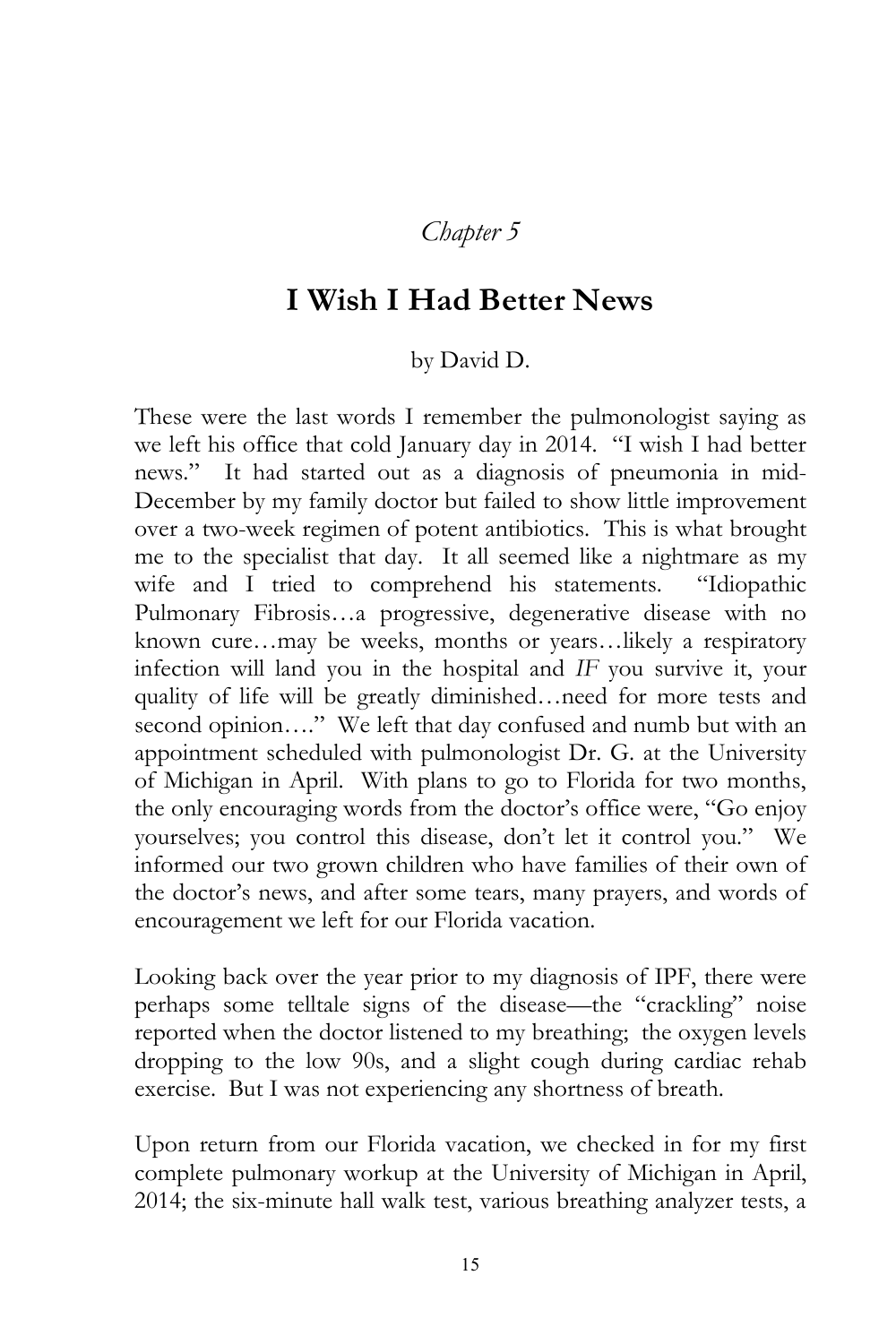CT scan, and finally the first visit with Dr. G. My wife and I liked the guy the instant we met him. He asked a ton of questions, thoroughly reviewed our records, and confirmed the diagnosis of IPF. The big difference was his attitude toward the progression of this disease. Instead of, "I wish I had better news," it was, "We are going to do everything we can to fight this." My wife and I left that day at least with hope, and hope is the one thing you must always cling to.

Summer progressed nicely with the disease causing little interruption to my daily routine, with the exception that extra exertion such as lawn work or washing the car would bring on the nagging cough. In the fall of 2014 there were more tests and another visit with Dr. G. He had three suggestions: 1) Start oxygen therapy during exertion; 2) enroll in the university's IPF support group; and 3) take part in the research study of a new drug. The last two I did willingly, but the first was more difficult. Oxygen therapy with the familiar nasal cannula and oxygen tank, to me it seemed, would mark me outwardly as a sickly person.

Enrolling in the support group helped my wife and I understand that we are not the only ones going through this life-changing challenge. Under the leadership of Deb D. we have found that she and the others in the support group to be a source of strength and encouragement. IPF can affect each person quite differently, so sharing ideas on practical exercise and breathing techniques, quelling a disturbing cough, and the myriad of challenges presented by the disease has been informative and helpful - not only to the person with the disease but the caregiver as well. I also started taking a new drug as a participant in the research study group. The drug was later approved by the FDA in October of 2014.

My first major setback came in November 2014. Having been a heart patient for over 10 years, I recognized that the pain between my shoulder blades could be heart related and I sought treatment at the emergency room. Two days later I left the hospital for home with a new stent and no pain, but was surprised by my weakened condition.

Most of November seemed to be spent recuperating. Then in early December, both my wife and I got mild cases of influenza and were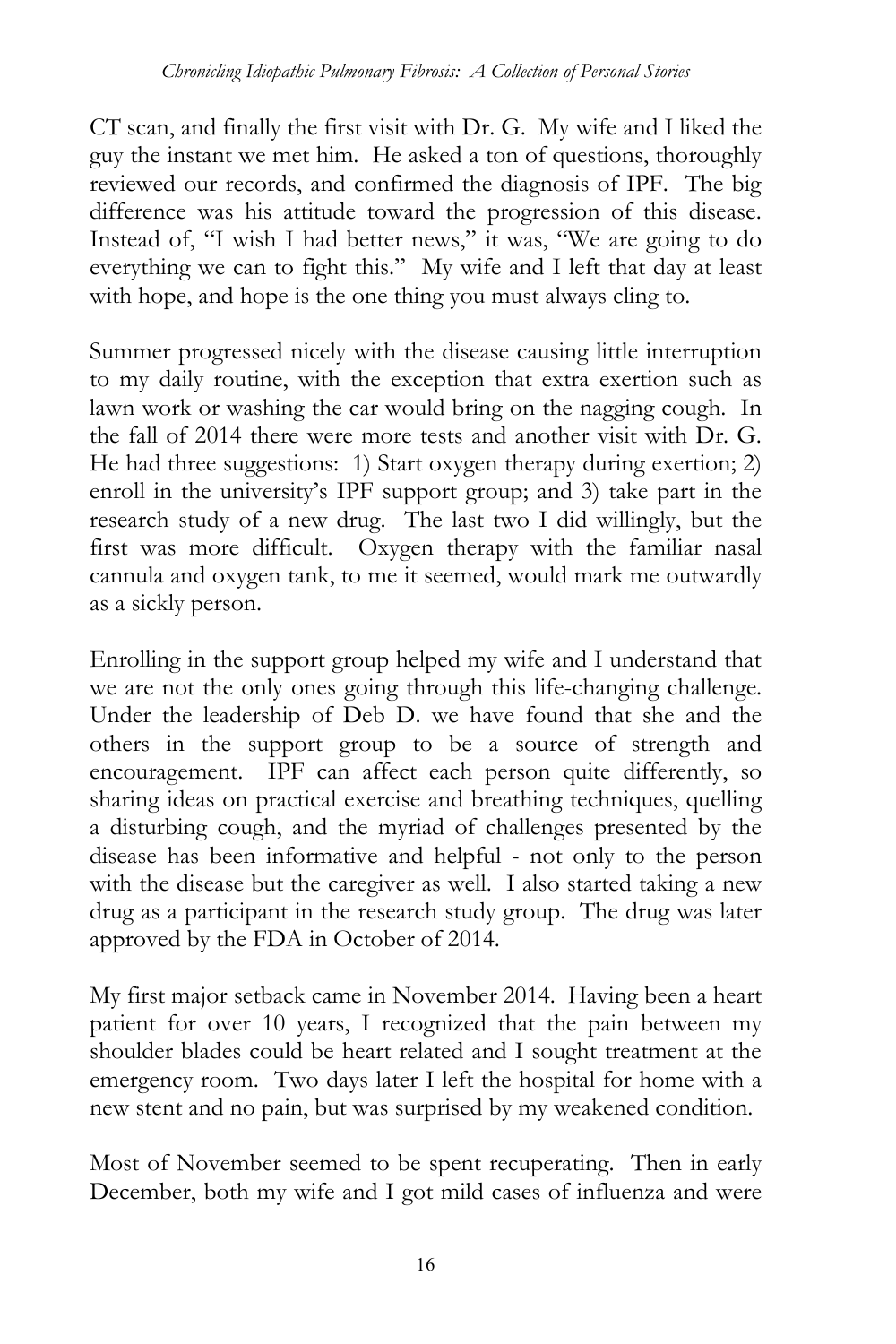quite sick the remainder of the month. (Fortunately we had gotten flu shots or it could have been much worse according to our doctors.) We kept in contact with the pulmonary clinic at the university because with IPF it is very important to avoid respiratory infections. Thankfully I had none, to my knowledge. Nevertheless, by year-end I was experiencing more shortness of breath and more coughing than I had prior. I began using my oxygen more frequently as this would ease the symptoms.

Another set of breathing tests in January 2015 and a visit with Dr. G. revealed a slight decrease in lung function. Overall he was pleased and felt that the new medication was slowing the progression of the disease. He encouraged me to continue with exercise and pulmonary rehabilitation. He pointed out that people with compromised immune systems can require much longer periods of recuperation and that my health issues from November and December could have been a major reason for the letdown in my overall feeling of wellness.

Today as I write my story from Florida, we are on our second annual trip since being diagnosed with IPF and I am feeling stronger. But I still am noticing the need for more oxygen therapy. Not all the time, but certainly for exertion, walks, and intimate moments with my wife. The nasal cannula and oxygen tank is becoming more a part of what defines me. Surprisingly, it has prompted opportunities to discuss my condition with others and increase their awareness of IPF and the need for more research.

Upon our return to Michigan, I will have another complete set of pulmonary tests and meet again with Dr. G. in April. The future remains uncertain. But so it is for all of us. Being diagnosed with IPF has forced my wife and me to think and plan more purposefully. For example:

1) We set intentional goals. We are planning a trip to California via Route 66 in our Mini Cooper convertible this September; our first grandchild's high school graduation in 2016; and our  $50<sup>th</sup>$  wedding anniversary in June of 2016.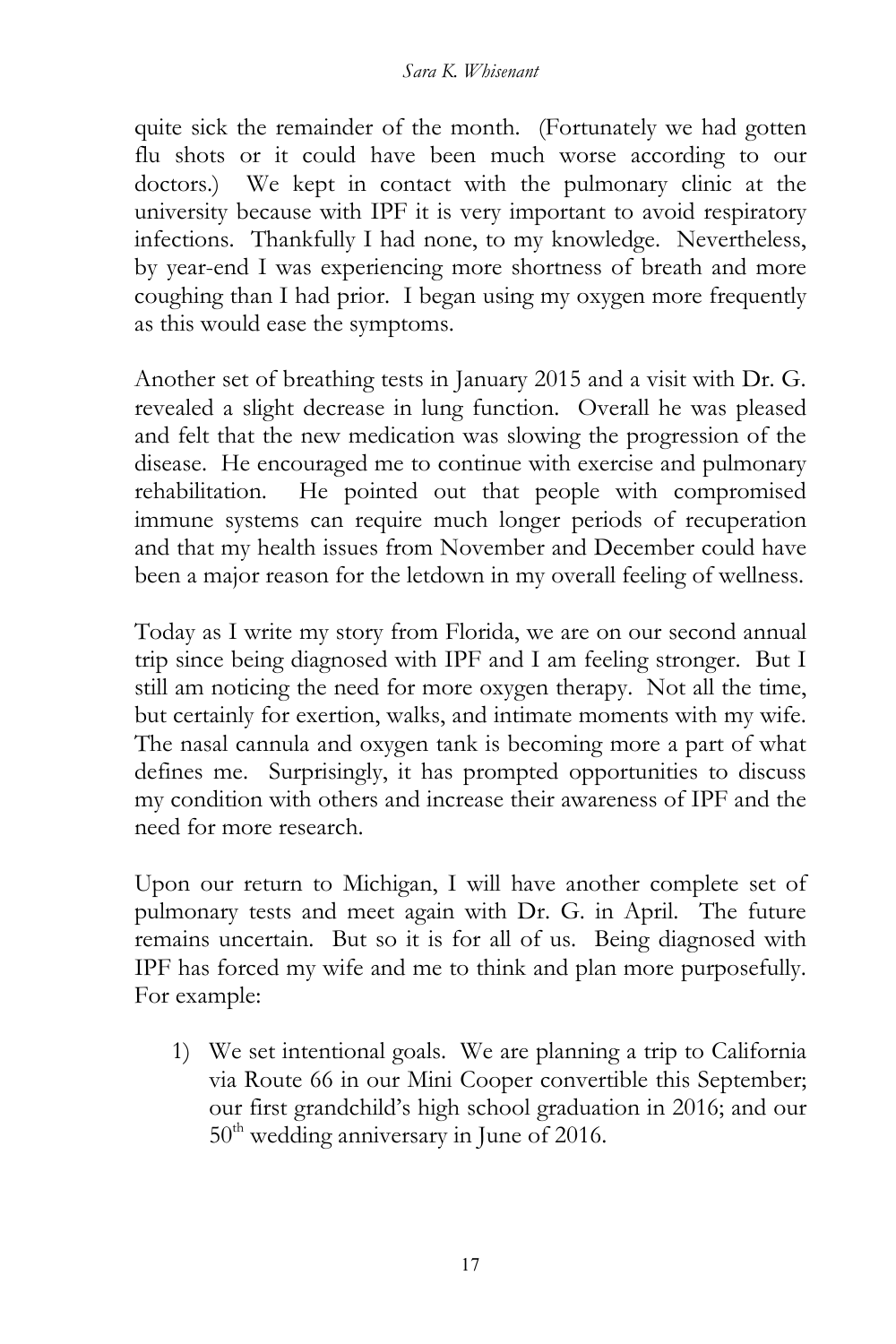2) We take care of business. We are completing the necessary documents for palliative care we wish to receive. We are finalizing funeral plans, directives, and assuring our legal affairs are in order. This will ease the burden and decisions our children would otherwise have to make.

During those times when I am slightly more contemplative about my IPF disease, I realize how incredibly fortunate I am. My disease is not ravaging my body with pain. Nor has it messed with my mind and made me forget those who love me most. So, I will continue to hope, pray, and work for the best possible outcome with fighting this disease. And I will not despair! Faith has always been important to me, but faith is pretty easy when we are on the mountaintop. It is in the valleys of life that your faith is put to the test. If I am going to thank God in the good times, I am going to thank him in the bad times as well. I do not know how the remaining chapters of my story will be written, but more than anything I want the final sentence to read, "He finished well."